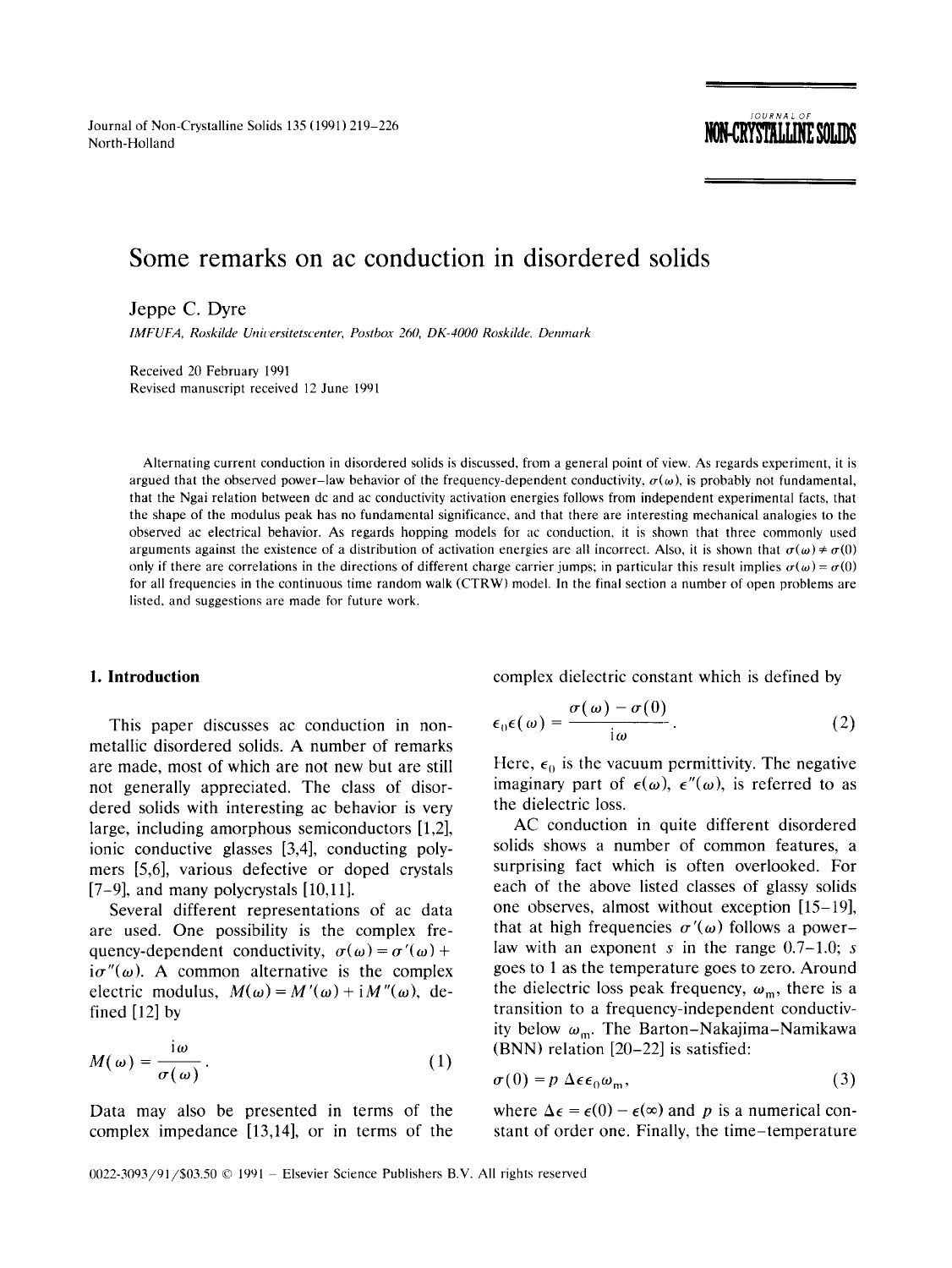superposition principle is usually obeyed, i.e., the fact that the shape of the  $\sigma'(\omega)$  curve is temperature-independent when plotted in a log-log plot.

The BNN relation signals an important correlation between dc and ac properties. It applies to most disordered solids with a large charge carrier concentration, the solids which are of interest here. If the loss is not due to migrating charge carriers but is dipolar in origin, one does not expect the BNN relation to be obeyed; clearly in such solids any dc conduction would have nothing to do with the dielectric loss due to the dipoles.

The outline of the paper is the following. In section 2, some points relating to experiment are discussed. Section 3 is devoted to hopping models for ac conduction. Section 4 deals with a number of open problems and gives suggestions for future work. Finally, section 5 is the conclusion.

#### **2. Remarks relating to experiment**

*2.1. The observed power-law frequency dependence of the conductivity is hardly fundamental* 

The commonly observed large-frequency power-law

$$
\sigma'(\omega) \propto \omega^s \tag{4}
$$

is deduced from [log  $\sigma'(\omega)$ ] having a linear dependence on  $log \omega$ . Since both frequency and conductivity usually vary several decades, it is reasonable to plot data in a log-log plot. However, log-log plots are dangerous; an old saying [23] warns: "Almost anything is a straight line in a log-log plot". The term "anything" refers to any function  $f(x)$  which changes several decades when  $x$  changes several decades. To illustrate this point, fig. 1 shows a log-log plot of  $\sigma'(\omega)$ where  $\sigma(\omega)$  is given by

$$
\sigma(\omega) = \sigma(0) \frac{i\omega\tau}{\ln(1 + i\omega\tau)}.
$$
 (5)

This function gives a reasonably good fit to many data [19]. (There is, of course, always an additional purely imaginary contribution to the conductivity from the infinite frequency dielectric



Fig. 1. Log-log plot of the real part of the function  $\sigma(\omega)$ given by eq. (5). Although there is no power-law in this function, it follows closely a power-law at high frequencies. The function gives a good fit to many data [19]; this illustrates that one cannot conclude from experiment that a power-law frequency dependence of the ac conductivity of disordered solids is fundamental. The vertical line marks the dielectric loss peak frequency which is always found where the conductivity starts increasing.

constant.) At high frequencies,  $\sigma'(\omega)$  follows closely a straight line in the log-log plot, although there is no power-law hidden in eq. (5). Most workers would report an exponent around 0.8 for data following fig. 1. There is no problem with this as long as one speaks only about *approximate* power-laws. However, there is no basis for concluding from  $\sigma'(\omega)$  measurements that power-laws are *fundamental*, as is sometimes done [24-26]. If one wants to look into the existence of exact power-laws in data, a much more sensitive method is to study the inverse loss tangent, as shown recently by Niklasson [27].

## *2.2. The Ngai relation is a consequence of the BNN relation and the time-temperature superposition principle*

The Ngai relation [28] correlates three quantities, the activation energy of the dielectric loss peak frequency,  $\Delta E_{\text{m}}$ , the ac conductivity activation energy,  $\Delta E_{ac}$ , and the exponent s of eq. (4), as follows:

$$
\Delta E_{ac} = (1 - s) \Delta E_m. \tag{6}
$$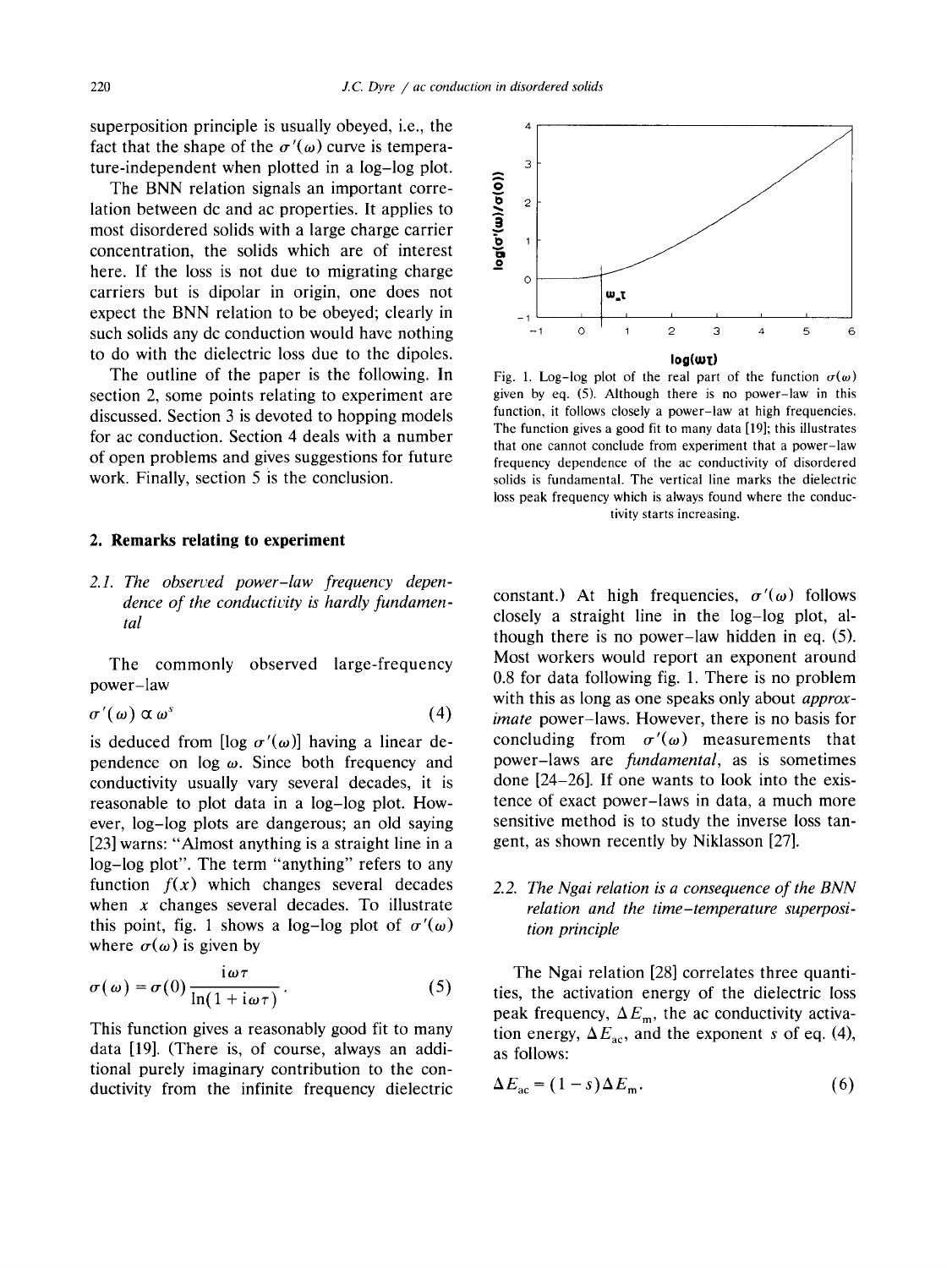The quantity  $\Delta E_{ac}$  is defined as minus the slope of the tangent in the plot of  $log(\sigma'(\omega))$  versus  $T^{-1}$ . In general, this quantity, as well as the exponent s, depend on temperature. Equation (6) is confirmed by experiment [28] ( $\Delta E_{ac}$  is sometimes derived from NMR experiments which, however, give the same activation energy as that of ac conduction [4,29]). As illustrated in fig. 1, the loss peak frequency,  $\omega_m$ , is the characteristic frequency for the onset of ac conduction. Since the dielectric loss strength,  $\Delta \epsilon$ , is only weakly temperature-dependent, the essence of the BNN relation is an approximate proportionality between  $\sigma(0)$  and  $\omega_m$ . Remember that the timetemperature superposition principle is the fact that, at different temperatures, one observes in the log-log plot parallel displacements of the same  $\sigma'(\omega)$  curve. Because of the proportionality between  $\sigma(0)$  and  $\omega_m$ , as the temperature changes, the  $\sigma'(\omega)$  curve is displaced in a direction  $45^\circ$  to the x-and y-axis. Since activation energies are given as derivatives of the logarithm, it is now straightforward to show that eq. (6) is automatically obeyed whenever  $\sigma'(\omega)$  follows an approximate power-law with exponent s.

#### *2.3. The shape of the modulus peak has no fundamental significance*

For all disordered solids the imaginary part of the electric modulus,  $M''(\omega)$ , has a peak at a frequency which is usually of the same order of magnitude as  $\omega_m$ . The shape of the modulus peak is often attributed to a spectrum of relaxation times [12,30]. This spectrum, however, has no significance relative to the motion of the mobile charge carriers. This is because there is always, in parallel to the charge transport due to the mobile charge carriers, the current due to the infinitely fast dielectric displacement. The strength of the latter current is given by the infinite frequency dielectric constant,  $\epsilon_{\infty}$ . If  $\epsilon_{\infty}$  is changed, the shape of  $M''(\omega)$  is affected [31]. This dependence is illustrated in fig. 2 where the loss modulus is plotted in a log-log plot for hypothetical solids with charge carrier contribution to the conductivity given by eq. (5) but with different values of  $\epsilon_{\infty}$ .



Fig. 2. Log-log plot of  $M''(\omega)$  for hypothetical solids with the same hopping contribution to the conductivity but with different high frequency dielectric constant. The conductivity is given as a sum of eq. (5) and the purely imaginary contribution  $i\omega\epsilon_{\gamma}\epsilon_{0}$ . The figure shows the dimensionless quantity  $M''(\omega)\sigma(0)\tau$  as function of  $\omega\tau$  for three different values of  $a = \epsilon_0 \epsilon_x/\sigma(0)\tau$ .

# *2.4. There are close mechanical analogies to the obsert,ed ac behat,ior*

(a) Many ionic conductive glasses have an internal friction loss peak at the dielectric loss peak frequency [4,32,33]. This mechanical loss must be due to ionic motion and thus mechanical and electrical properties of ionic glasses are strongly correlated.

(b) The frequency-dependent viscosity,  $\eta(\omega)$ , of a typical highly viscous liquid, e.g., a polymeric liquid, looks very much like  $1/\sigma(\omega)$  for a typical disordered solid. Thus, at low frequencies  $|\eta(\omega)|$ is constant whereas at higher frequencies  $|\eta(\omega)|$ decreases like an approximate power-law [34]. Now. suppose a foreign microscopic particle is introduced into a viscous liquid. If the particle is described by hydrodynamics, its frequency-dependent mobility (velocity/force) varies as  $1/n(\omega)$ . Thus, the particle moves about in the liquid much as a charge carrier moves about in a disordered solid. Conductivity measurements on ions dissolved in viscous liquids, where the observed conductivity is indeed like that of a disordered solid, confirms this picture [35,36].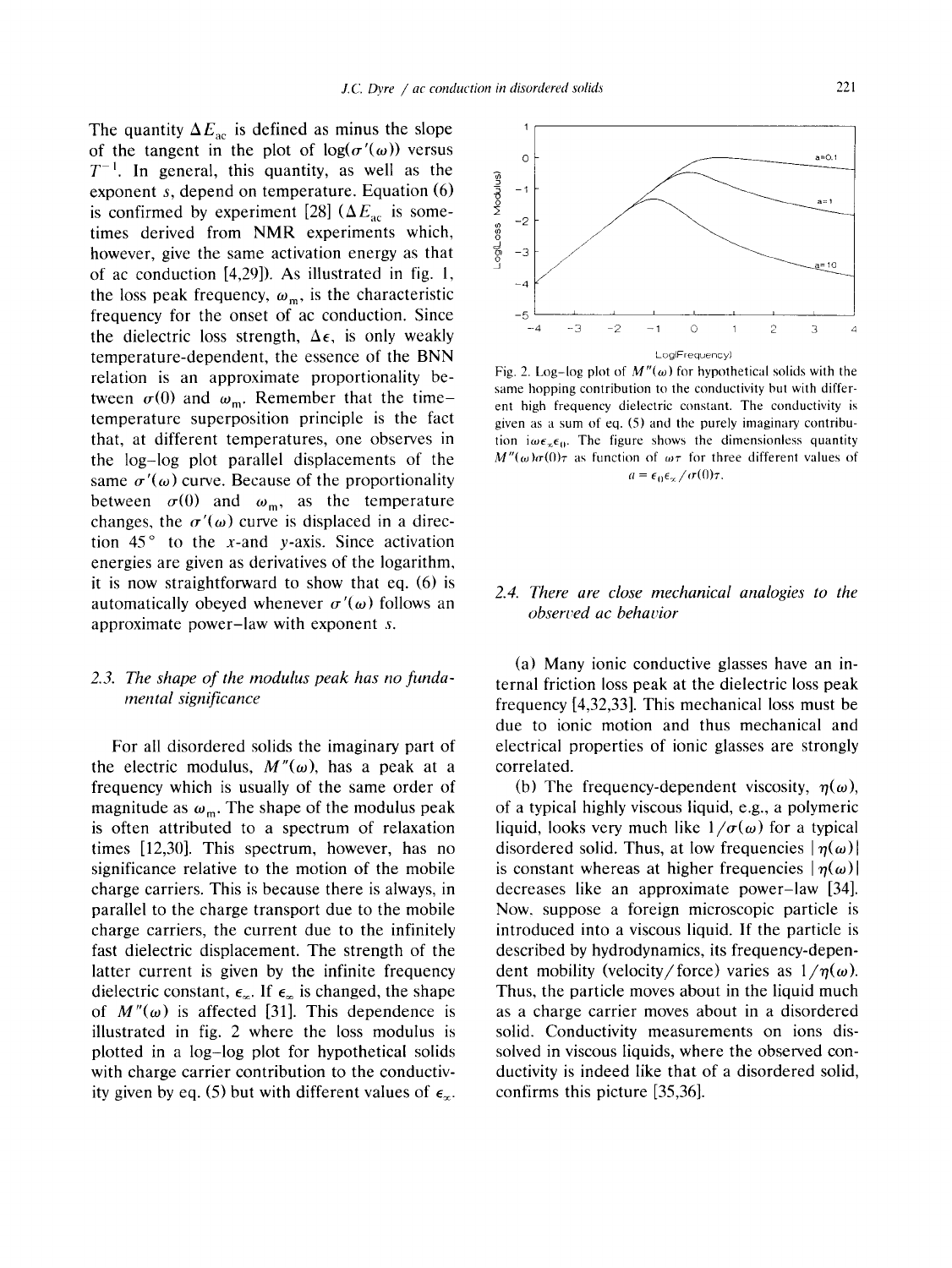#### **3. Remarks relating to hopping models**

In hopping models, dc and ac conduction are both due to hopping charge carriers [37]. The solid disorder is usually incorporated by assuming randomly varying transition rates  $\Gamma(s' \rightarrow s)$  for transitions from site  $s'$  to site s. If  $P(s, t)$  is the probability for a particle to be at site  $s$  at time  $t$ , a hopping model is described by the master equation [37,38]

$$
\frac{\partial P(s, t)}{\partial t} = -\gamma_s P(s, t) + \sum_{s'} \Gamma(s' \rightarrow s) P(s', t),
$$
\n(7)

where

$$
\gamma_s = \sum_{s'} \Gamma(s \to s'). \tag{8}
$$

Equation (7) applies to the most commonly studied case of a system of non-interacting charge carriers. It refers to the zero external field situation. More generally,  $\Gamma$  depends on the external field, but the fluctuation-dissipation theorem allows one to calculate  $\sigma(\omega)$  purely from a knowledge of the zero field jump frequencies. It can be shown that in hopping models  $\sigma'(\omega)$  is always an increasing function of  $\omega$  [39]. No exact analytical methods are available for evaluating  $\sigma(\omega)$ , but various approximate methods exist [37,38,40,41].

#### *3.1. Three common arguments against hopping models are all incorrect*

In most hopping models the variation in hopping rates is assumed to derive from a spread in activation free energies,  $P(\Delta F)$ . The following three arguments have traditionally been put forward against the existence of any  $P(\Delta F)$ .

(a) *"Any distribution of activation energies implies the dc conductivity is non-Arrhenius."* This is not necessarily true; in some models  $\sigma(0)$  *is* indeed Arrhenius with an activation energy which is simply the maximum barrier encountered on any 'percolation' path between the electrodes. In one dimension, exact results are available [42,43]. Here,  $p(\Delta F)$  = constant, or more generally  $P(\Delta F)$  proportional to  $\exp(-\Delta F/\Delta F_0)$ , give an

exactly Arrhenius  $\sigma(0)$  if a sharp cut-off at a maximum activation energy is assumed. Similar results are obtained from the approximate analytical methods available in three dimensions [37,38,40,41].

(b) *"The BNN relation implies that ac conduction is due to processes with activation energy equal to that of*  $\sigma(0)$ *."* The BNN relation implies that the dielectric loss peak frequency has the same activation energy as  $\sigma(0)$ . However, this does not rule out the possibility of a distribution of activation energies being responsible for the frequency dispersion. Thus, in most hopping models  $\omega_m$ corresponds to the *lowest* effective jump frequency and this quantity is determined by the *maximum* energy barrier, just as  $\sigma(0)$  is itself [44].

(c) *"The time-temperature superposition principle contradicts the existence of a distribution of energy barriers."* In some cases it can be clearly excluded that a distribution of activation energies is responsible for the observed frequency dispersion [45]. In general, however, this possibility cannot be ruled out. In particular, it is incorrect to claim, as is often done, that the existence of a distribution of activation energies necessarily implies a broadening of the distribution of relaxation times as the temperature is decreased, thereby violating the time-temperature superposition principle. First, for experimental reasons, the time-temperature superposition principle is usually checked only over a relatively narrow range of temperatures and frequencies; here any sufficiently broad distribution of activation energies will obey the time-temperature superposition principle rather accurately. Second, for the flat distribution of activation energies,  $p(\Delta F)$  = constant, the time-temperature superposition principle is obeyed exactly. In this case, the distribution of jump frequencies varies as  $\Gamma^{-1}$  at all temperatures. Thus, as long as one assumes a sufficiently broad distribution of activation energies, approaching the fiat distribution, there is no contradiction with experiment.

Traditionally, points (a), (b) and (c) have been thought to imply at most a quite *narrow*  $p(\Delta F)$ , which obviously cannot account for the observed very *broad* loss peaks. This is why an early model like Stevels' and Taylor's random potential en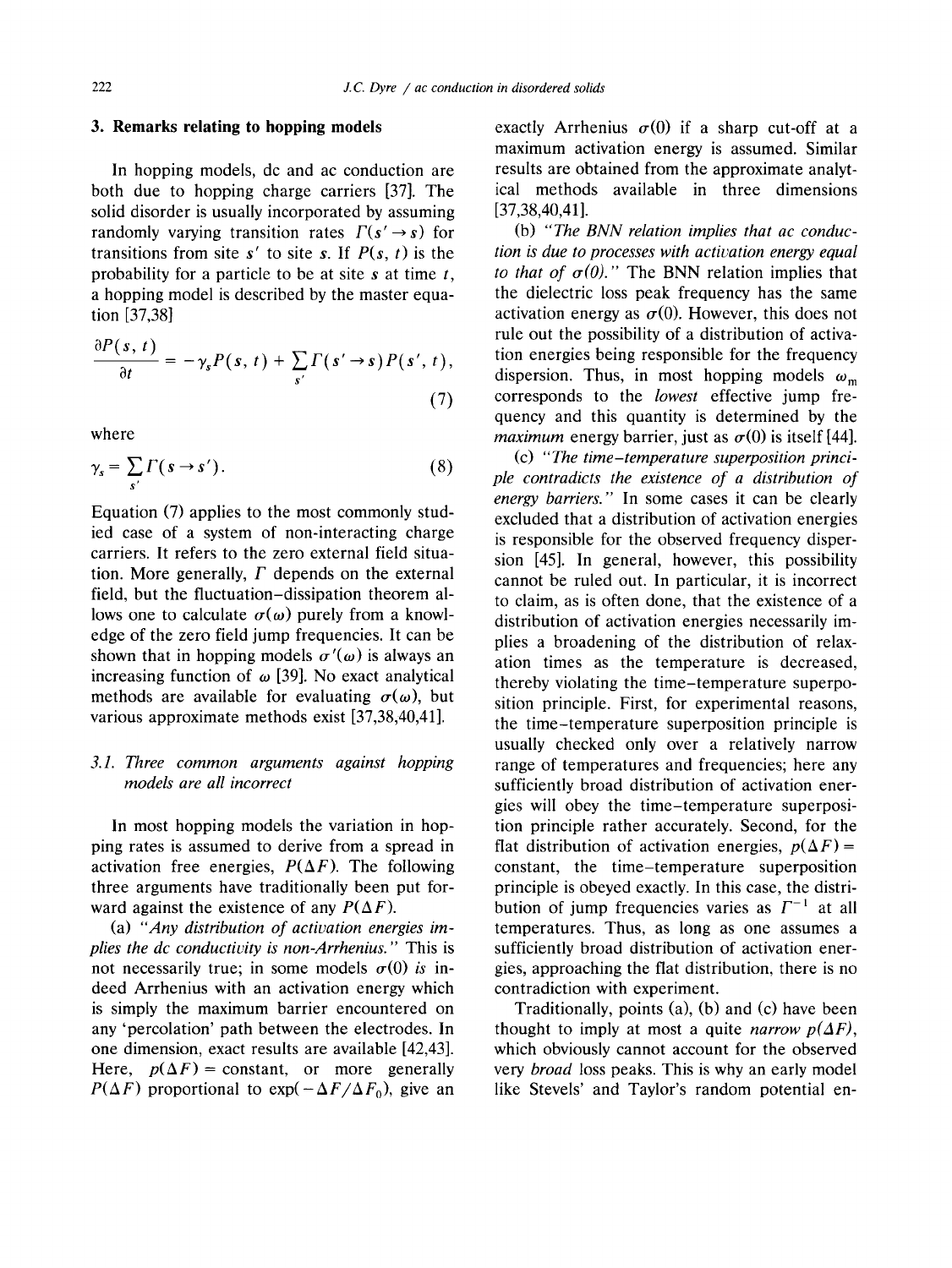ergy model from 1957 [46,47] was never considered a serious candidate for explaining experiments.

# *3.2. The conductivity is frequency-dependent only if there are correlations between the directions of charge carrier jumps*

Thus, if each jump occurs in a random direction one has  $\sigma(\omega) = \sigma(0)$  at all frequencies [38]. To prove this result, we first recall the fluctuation-dissipation theorem which expresses  $\sigma(\omega)$ in terms of the zero-field auto-correlation function of the total current in volume  $V$ ,  $J(t)$ , in the following way [48]:

$$
\sigma(\omega) = \frac{1}{3k_B T V} \int_0^{\infty} \langle J(0)J(t) \rangle e^{-i\omega t} dt.
$$
 (9)

Here  $k_B$  is the Boltzmann constant and T is the temperature. In hopping models the jumps are instantaneous and  $J(t)$  is a sum of delta functions. If the *i*th jump occurs at time,  $\tau_i$ , and displaces a particle by  $\Delta r_i$ , one has

$$
\mathbf{J}(t) = q \sum_{i} \Delta \mathbf{r}_{i} \delta(t - \tau_{i}), \qquad (10)
$$

where  $q$  is the charge of the carrier. For  $\langle J(0)J(t)\rangle$  to be non-zero at any  $t>0$ , one must have  $\langle \Delta r_i \Delta r_j \rangle \neq 0$  for at least one pair of  $i < j$ . However, whenever the direction of the latter jump,  $\Delta r_i$ , is random, one has necessarily  $\langle \Delta r_i \Delta r_j \rangle = 0$ . Consequently,  $\langle J(0)J(t) \rangle$  is proportional to  $\delta(t)$  and the conductivity is frequency-independent according to eq. (9). This result has two important consequences.

(a) *Any random walk in a spatially homogeneous medium has*  $\sigma(\omega) = \sigma(0)$ . This is true even for non-Markovian random walks. An important example is the continuous time random walk model (CTRW) of Montroll and Weiss [49]. This model is characterized by the so-called waitingtime distribution function,  $\psi(t)$ , which is the probability for a particle to jump at time,  $t$ , given the particle last jumped at  $t = 0$ . In 1973, Scher and Lax erroneously calculated  $\sigma(\omega)$  in terms of  $\psi(t)$  [50]; the error was pointed out by Tunaley who proved by direct calculation that there is no frequency dispersion of the conductivity in the



Fig. 3. Free energy surface of a hopping model which, because the direction of each charge carrier jump is random, has no frequency dependence of the conductivity. This example shows that a distribution of waiting times is not enough to ensure frequency dependence of the conductivity. Also, since the model has non-trivial transient behavior [55], the example shows that there is no correlation between ac conduction and transient behavior.

CTRW model [51,52]. While the CTRW model is itself of no use as a model for ac conduction, the formalism developed by Scher and Lax gives rise to a very useful approximation, usually referred to as the CTRW approximation or the Hartree approximation [40].

(b) *The existence of a distribution of relaxation times in a hopping model is not enough to ensure frequency dependence of the conductivity.* Consider hopping in a potential where all maxima are equal but the minima vary (fig. 3). Obviously, in this model there is a distribution of waiting times. However, the direction of each charge carrier jump is random, so  $\sigma(\omega) = \sigma(0)$ . This has also been shown by explicit calculation [53,54]. In passing, we note that the model of fig. 3 is a useful model for the transient behavior of photoexcited charge carriers in amorphous semiconductors [55]. Here, a brief laser pulse excites the electrons to random states at  $t = 0$ , and the current in an external field subsequently monitors the thermalization of the charge carriers. This example shows that, in general, transient currents cannot be calculated from  $\sigma(\omega)$ , as has been predicted from the study of specific models [56,57].

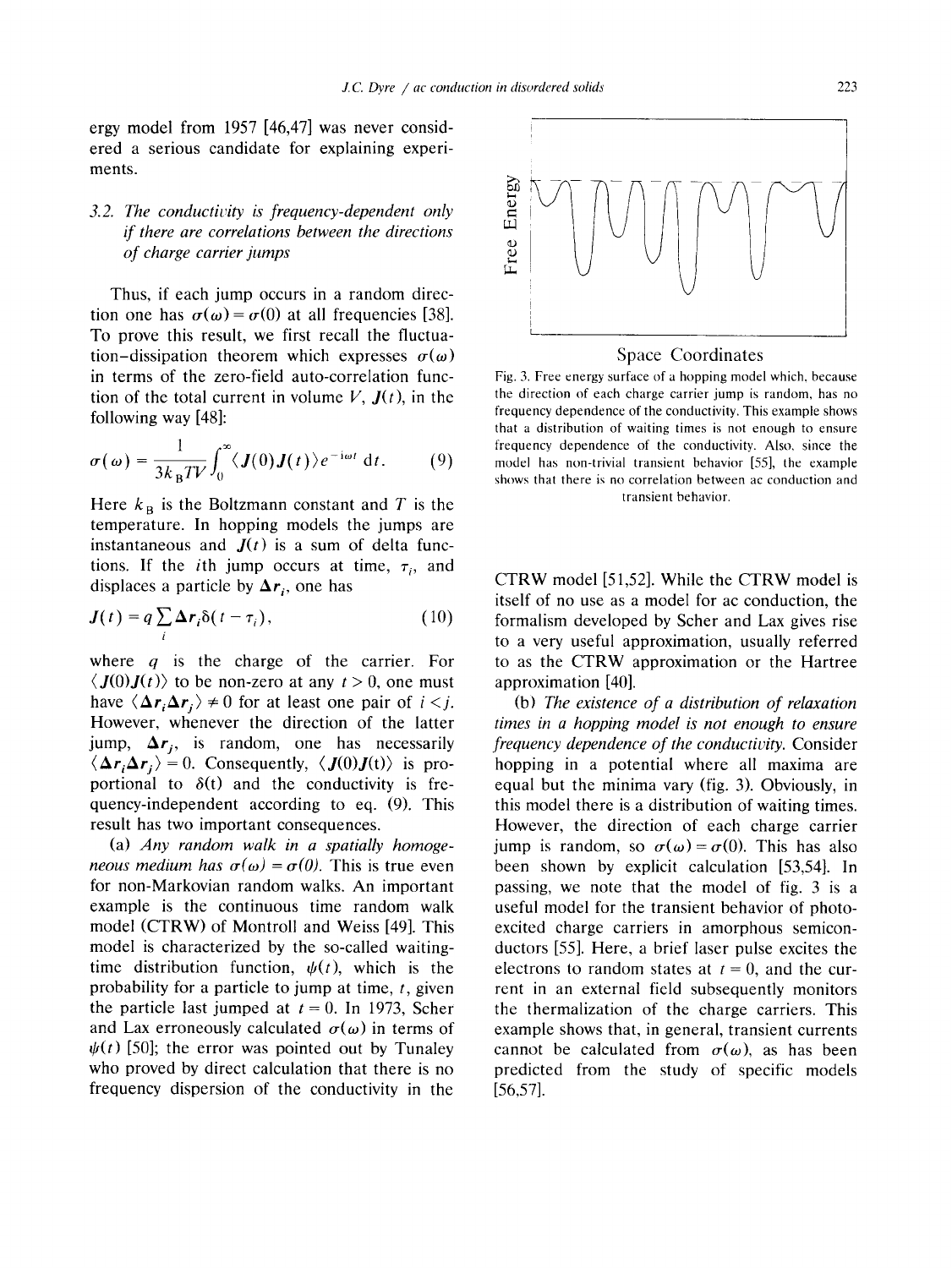#### **4. Open problems and suggestions for future work**

# *4.1. Are reported data always reliable and not due to contact effects?*

Electrode effects may cause serious problems for the interpretation of measurements. One might think it could easily be checked, by simply varying the sample size, whether or not the bulk response is measured. This is sometimes possible [58]; more often, however, it is quite difficult to prepare two samples with identical physical properties. The contacts are usually modeled as simple RC elements, implying the bulk response is measured at sufficiently high frequencies. It has never been proved that this procedure is correct. In fact, it has been suggested that contacts and interfaces play a dominant role in the whole range of frequencies measured [59]. While this is probably too drastic a statement, even a quite simple model of the electrode/sample interface predicts a non-trivial frequency dependence of the measured conductivity, varying like  $\omega^{1/2}$ [32,60]. In conclusion, it is not obvious that all reported data are bulk, and more work is needed to clarify the role of contacts.

#### *4.2. Are dc and ac conduction always due to the same mechanism?*

The BNN relation shows that dc and ac conduction in disordered solids are strongly correlated. The simplest possibility is that dc and ac conduction are both due to the same mechanism, as is the case in hopping models. The existence of a loss peak supports this; loss peaks are very hard to explain otherwise. It should be noted that, when there is no dielectric loss peak, a BNN-like relation may still exist between  $\sigma(0)$  and the characteristic frequency  $\omega'_{m}$  defined by

$$
\sigma'(\omega'_m) = 2\sigma(0). \tag{11}
$$

(If a loss peak does exist,  $\omega'_m$  is close to  $\omega_m$ .) Suppose  $\sigma'(\omega) = \sigma(0) + A\omega$ . Then clearly  $\omega'_{\rm m}$  is proportional to  $\sigma(0)$  although this does not reflect any relation between dc and ac conduction. Thus, the existence of a genuine loss peak is

necessary to ensure ac and dc conduction are due to the same mechanism. The existence of loss peaks should always be carefully checked in experiments.

# 4.3. There are theoretical reasons to expect  $\epsilon''(\omega)$ *is proportional to*  $\omega^{1/2}$  *on the low-frequency side of the dielectric loss peak*

In hopping models, one has always  $\sigma(\omega)$ =  $\sigma(0) + C(i\omega)^{3/2}$  as  $\omega \to 0$  [38,61], an example of the celebrated 'long time tails'. However, there seems to be no experimental evidence for this prediction. As one of the few general predictions in the field, it should be tested carefully on a number of disordered solids. Unfortunately electrode effects cause very serious problems for measuring accurately the low frequency side of the loss peak, and the prediction may be very difficult to verify.

# 4.4. Does any solid exist which has  $\sigma'(\omega) \ll \epsilon_0 \omega$ ?

A puzzling phenomenon is the fact that, apparently, any solid has a conductivity  $\sigma'(\omega)$  which is at least of order  $\epsilon_0 \omega$  [16]. Thus, at 1 MHz the conductivity is never much less than  $10^{-6}$  ( $\Omega$ )  $\text{cm}^{-1}$ . This rule seems to apply without exception, even to single crystal insulators. It could be a spurious effect due to contact effects [59], or due to experimental problems in distinguishing properly between  $\sigma'(\omega)$  and  $\sigma''(\omega)$  ( $\sigma''(\omega)$ ) has always a sizable contribution from the infinite frequency dielectric constant). If the effect is real, an explanation is very much needed. Is it possible that even the most 'perfect' single crystal contains enough defects to account for this observation?

#### *4.5. What kind of measurements could supplement the measurement of*  $\sigma(\omega)$ *?*

The ac conductivity is the  $k = 0$  component of the more general quantity  $\sigma(k, \omega)$  (which, by the fluctuation-dissipation theorem, is related to equilibrium fluctuations of the  $k$ th Fourier component of  $J(r, \omega)$ ). It would be interesting to have measurements of  $\sigma(k, \omega)$ . For electronic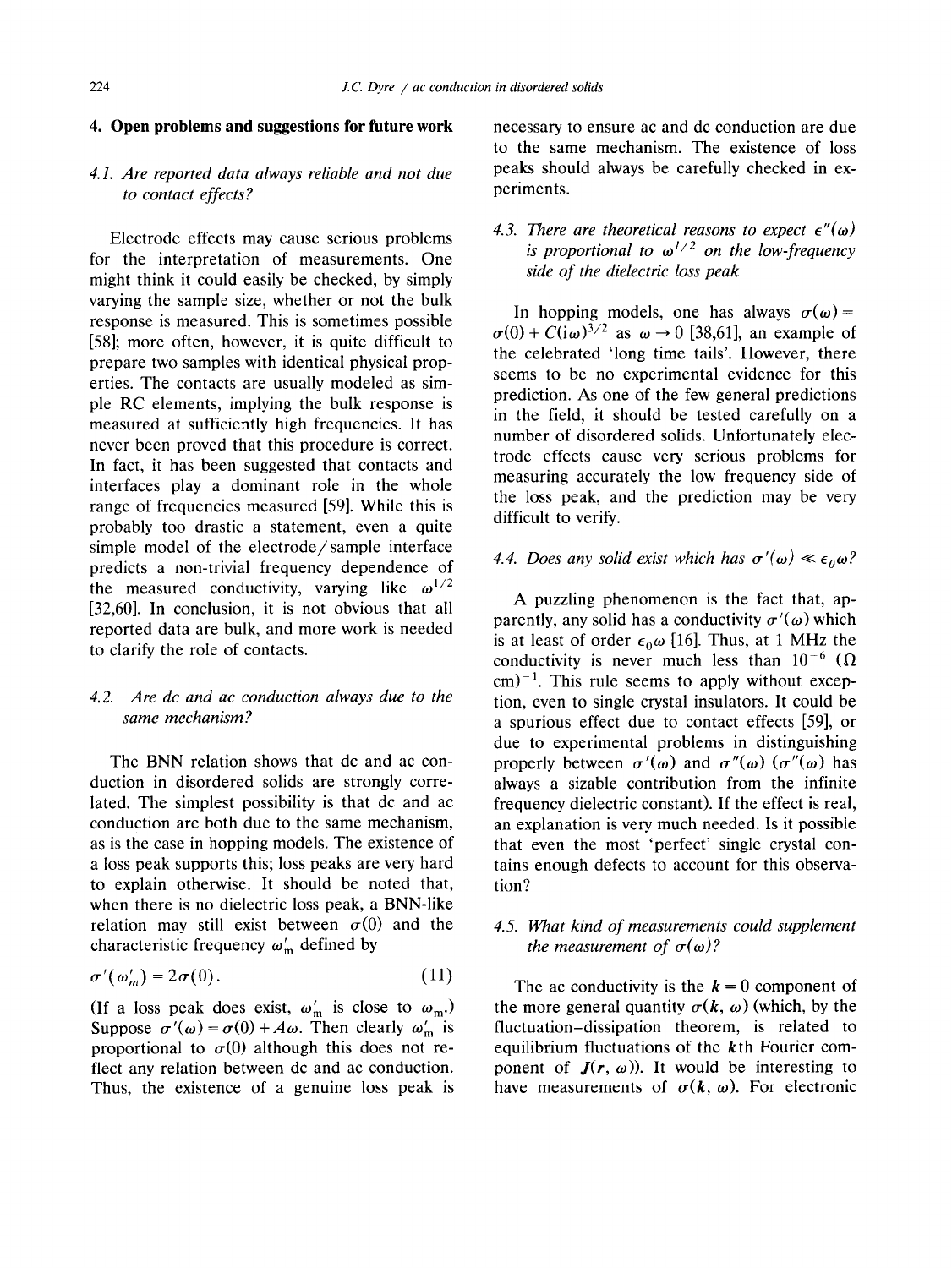systems, it is not obvious how to do these measurements but for ionic conductors neutron scattering can be applied, at least in principle. Other important measurements to supplement  $\sigma(\omega)$  are transient current experiments (available only for electronic conductors) [62], excess current noise measurements [63], and large field experiments [17,32,64,65].

#### 4.6. Is the observed ac behavior due to microscopic *or macroscopic inhomogeneities ?*

The mathematical description of, and predictions for, inhomogeneous conductors are quite similar to that of hopping models [11,14]. Therefore, ac measurements alone do not reveal whether macroscopic or microscopic inhomogeneities are responsible for the observed frequency dispersion. It is not unlikely that, in some amorphous systems, there are inhomogeneities with dimensions of several hundred angestroms. One way to distinguish between macroscopic and microscopic inhomogeneities is to measure the large field response; for macroscopic inhomogeneities, one expects non-linearities to set in at much lower fields than for microscopic inhomogeneities [17,32,66,67]. Unfortunately, electrode problems are a serious obstacle for reliable measurements of the non-linear conductivity.

*4. 7. There are two important open problems relating to hopping models:* 

#### 4.7.1. How accurate are the presently available ap*proximate analytical solutions of hopping models?*

Perhaps the simplest hopping model is the random free energy barrier model which, when solved in the CTRW approximation, yields eq. (5) [19]. Numerical solutions of this model should be undertaken to assess the validity of eq. (5). Preliminary work shows that, in one dimension, eq. (5) works very well [68]. In general, the question 4.7.1. remains unanswered.

#### *4.7.2. What is the cause of the quasi-universafity among different models?*

As noticed by Summerfield in 1985 [69], different models solved in the extended pair approximation (EPA) yield almost identical predictions for  $\sigma(\omega)$ , apart from an overall scaling of  $\sigma$  and  $\omega$ . In fact, 'quasi-universality' applies not only to EPA models, but to most models studied so far. The cause of quasi-universality is not clear. The agreement between different hopping models is generally much better than the agreement between theory and experiment, where quasi-universality does not really apply. This indicates that the hopping models described by eq. (7) are perhaps too simple. It seems likely that interactions between the charge carriers have to be taken into account to arrive at a realistic model [70,71]. (Contrary to what is sometimes claimed, eq. (7) cannot describe interacting particles [72].)

The most important question relating to hopping models, of course, is as follows.

#### *4.8. Are hopping models the correct framework for describing experiment?*

Hopping models are simple and give reasonably good fits to experiments. However, it is possible that other types of models are more appropriate. Thus, the  $\omega^s$  behavior of the dielectric loss in insulating dielectrics cannot be explained by any hopping model that allows a dc conduction, and the correct model for this phenomenon could be applicable also to describe loss in conducting dielectrics [24,25].

#### **5. Conclusion**

There are a number of important unsolved problems in the field of ac conduction. Because of this, measurements of  $\sigma(\omega)$  do not yet provide unambiguous insight into the conduction process. More work, for instance along the lines of section 4, is needed before this goal is reached. In this sense, ac conduction is still a field in its infancy.

The author wishes to thank T. Christensen, P.V. Christiansen, A.R. Long, N.B. Olsen, and P. Viščor for many fruitful discussions on ac phenomena throughout the years. Also, constructive criticism of the present manuscript provided by I.M. Hodge, J.O. Isard, A.K. Jonscher, G.A.